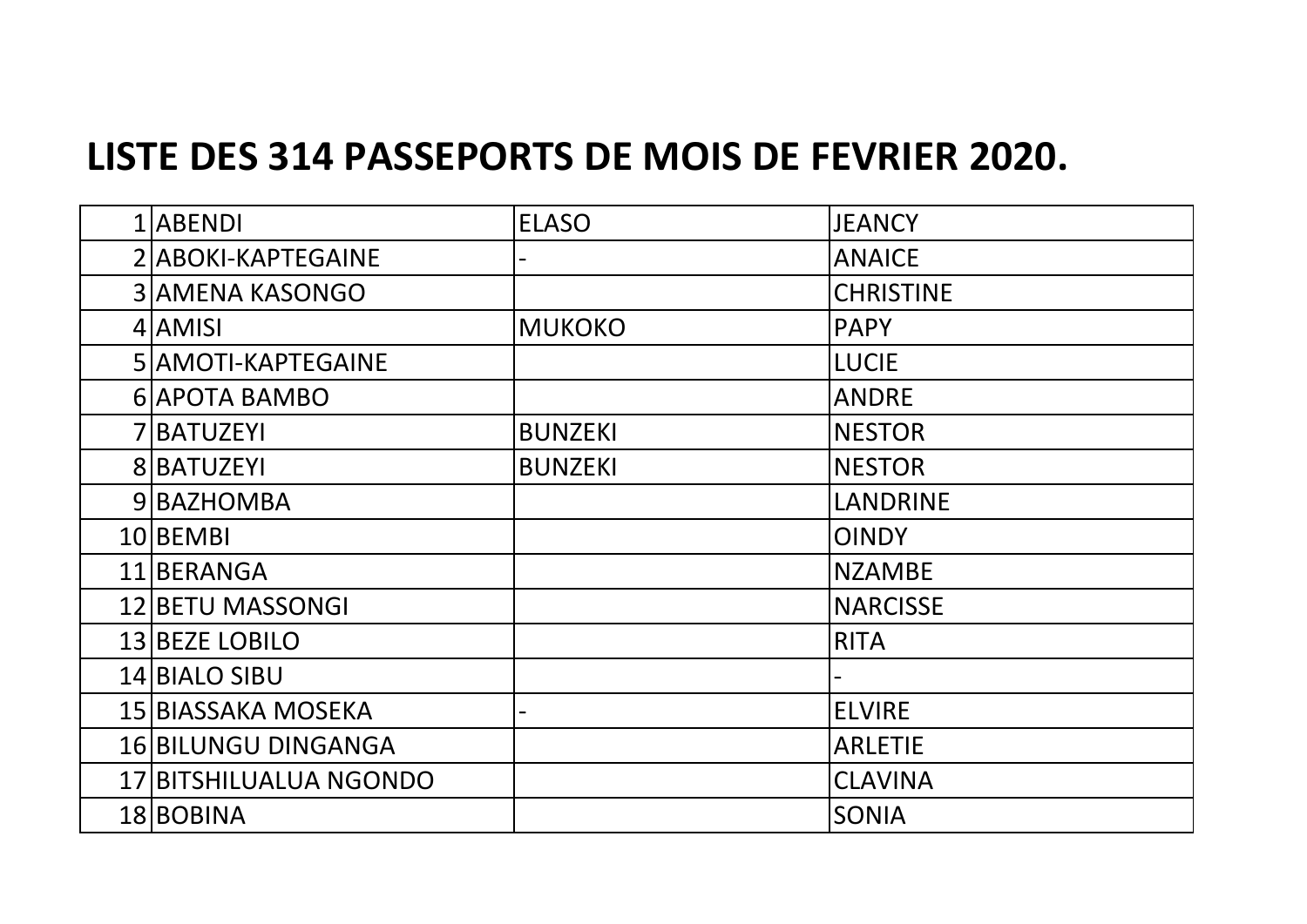| 19 BOCKA                     | <b>BONSENGE</b> | <b>MERLIN</b>        |
|------------------------------|-----------------|----------------------|
| 20 BOKAKALA LOBWAKA          |                 | <b>PHILOMENE</b>     |
| 21 BOLEMBA ETAMBE            |                 | <b>KEVIN</b>         |
| 22 BOMO                      | <b>UKE'MFUM</b> | <b>HUGUES</b>        |
| 23 BOTULI BESALA             |                 | <b>FIFI</b>          |
| 24 BUSHIRI NZOLA             |                 | <b>ANAËLLE</b>       |
| 25 BWINGI                    |                 | <b>CHARLENE</b>      |
| 26 CIPAMBA                   | <b>KABASELE</b> |                      |
| 27 CITONA                    |                 | <b>JOELLA</b>        |
| 28 DAMOSI NDALE              |                 | <b>MARTINE</b>       |
| 29 DANI BUATE                |                 | <b>MERDIE</b>        |
| 30 DEKANINGA NGBANZO         |                 | <b>PINISS</b>        |
| 31 DIABONDA PESA             |                 | <b>FRANCOIS</b>      |
| 32 DIAMBUDIAKU               | <b>MBIMBU</b>   | <b>BIBICHE</b>       |
| 33 DIAMPOVESA                |                 | <b>FISTON</b>        |
| <b>34 DIKIEFU NDOMBASI</b>   |                 | <b>JONATHAN</b>      |
| <b>35 DIKUBUTILA N'KUENO</b> |                 | <b>MERDI</b>         |
| <b>36 DIKUBUTILA N'KUENO</b> |                 | <b>SEM</b>           |
| <b>37 DIMBU MANTUA</b>       |                 | <b>MARLETTE</b>      |
| 38 D'JIMBI                   |                 | <b>AURELIE LEMBE</b> |
| <b>39 DOMY NGIELE</b>        |                 | <b>FRANKLIN</b>      |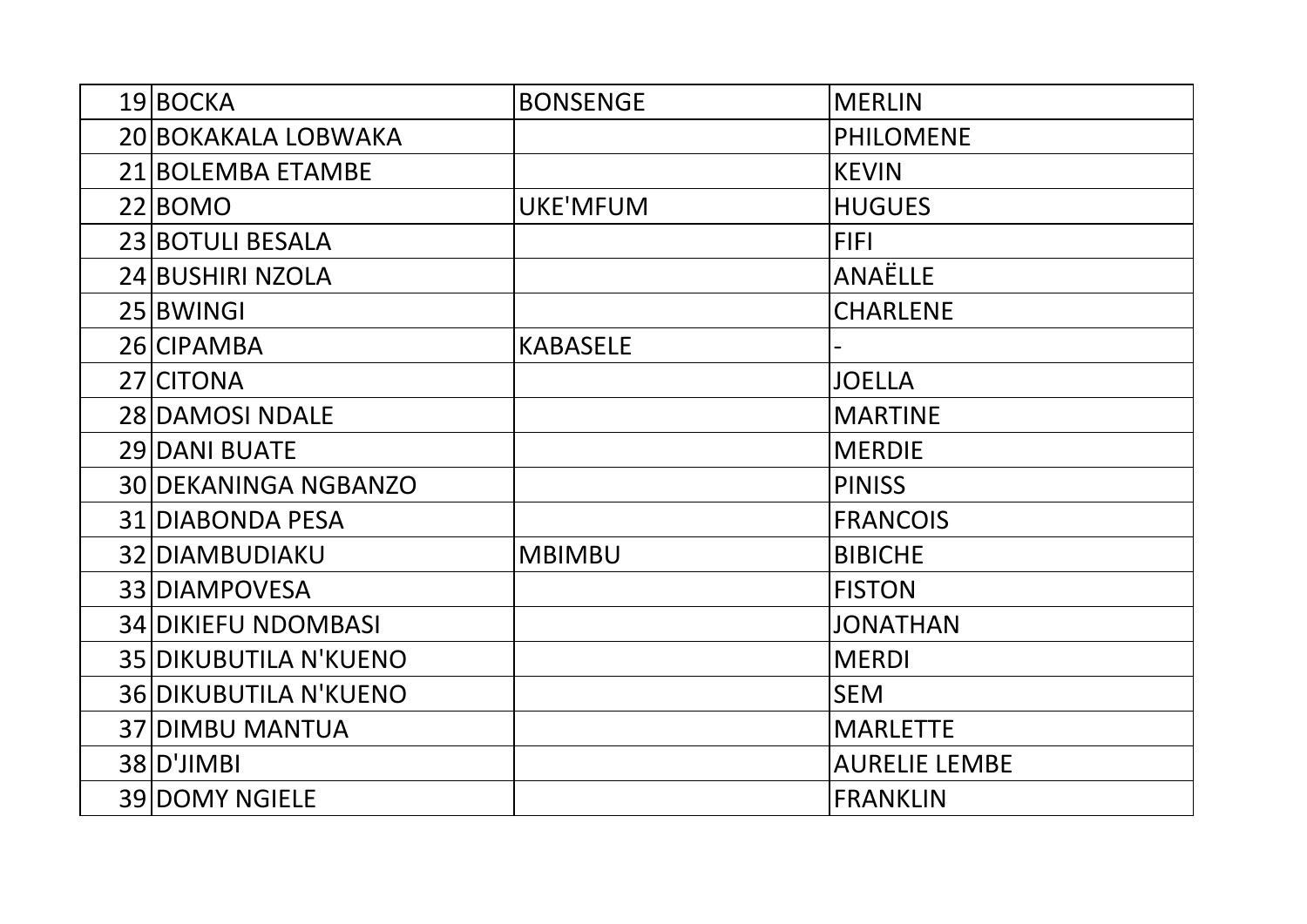| 40 EBAKA EUME        |                  | <b>SEPHORA</b>      |
|----------------------|------------------|---------------------|
| 41 EKOFO             | <b>BOMPINDJI</b> | <b>GEMIMA OSIAS</b> |
| 42 EKUBA MOLOKA      |                  | <b>CHRISTMAS</b>    |
| 43 ELENGE NSELE      |                  | <b>PATRICK</b>      |
| 44 FAMPE MAKABI      |                  | <b>CRISTIAN</b>     |
| 45 FAUSTINO LEMA     |                  | <b>EDERINE</b>      |
| 46 FWAMBA MUAMBA     |                  | <b>LORRAINE</b>     |
| 47 GIHILA            |                  | <b>CHRISTINE</b>    |
| 48 IMANGA            |                  | <b>IYOKO</b>        |
| 49 <b>ITESA</b>      |                  | <b>ITSIEKI</b>      |
| 50 IYOKE             | <b>EFOLE</b>     | <b>REBECCA</b>      |
| 51 KABANGA MUTAMBAYI |                  | <b>PATRICK</b>      |
| 52 KABAREBE          |                  | <b>JULES</b>        |
| 53 KABONGO           |                  | <b>DJO</b>          |
| 54 KABUIKU           | <b>LUKOKI</b>    | <b>BOB</b>          |
| $55$ KAJA            | <b>MBUYI</b>     | <b>RAMELLE</b>      |
| 56 KAKUDJI           |                  | <b>DJESSI</b>       |
| 57 KAKUDJI           |                  | <b>DJESSI</b>       |
| 58 KALUBI BUKASA     |                  | <b>JUNIOR</b>       |
| 59 KALUBI KALUBI     |                  | <b>KATSHI</b>       |
| 60 KALUNDA DOUDOU    |                  |                     |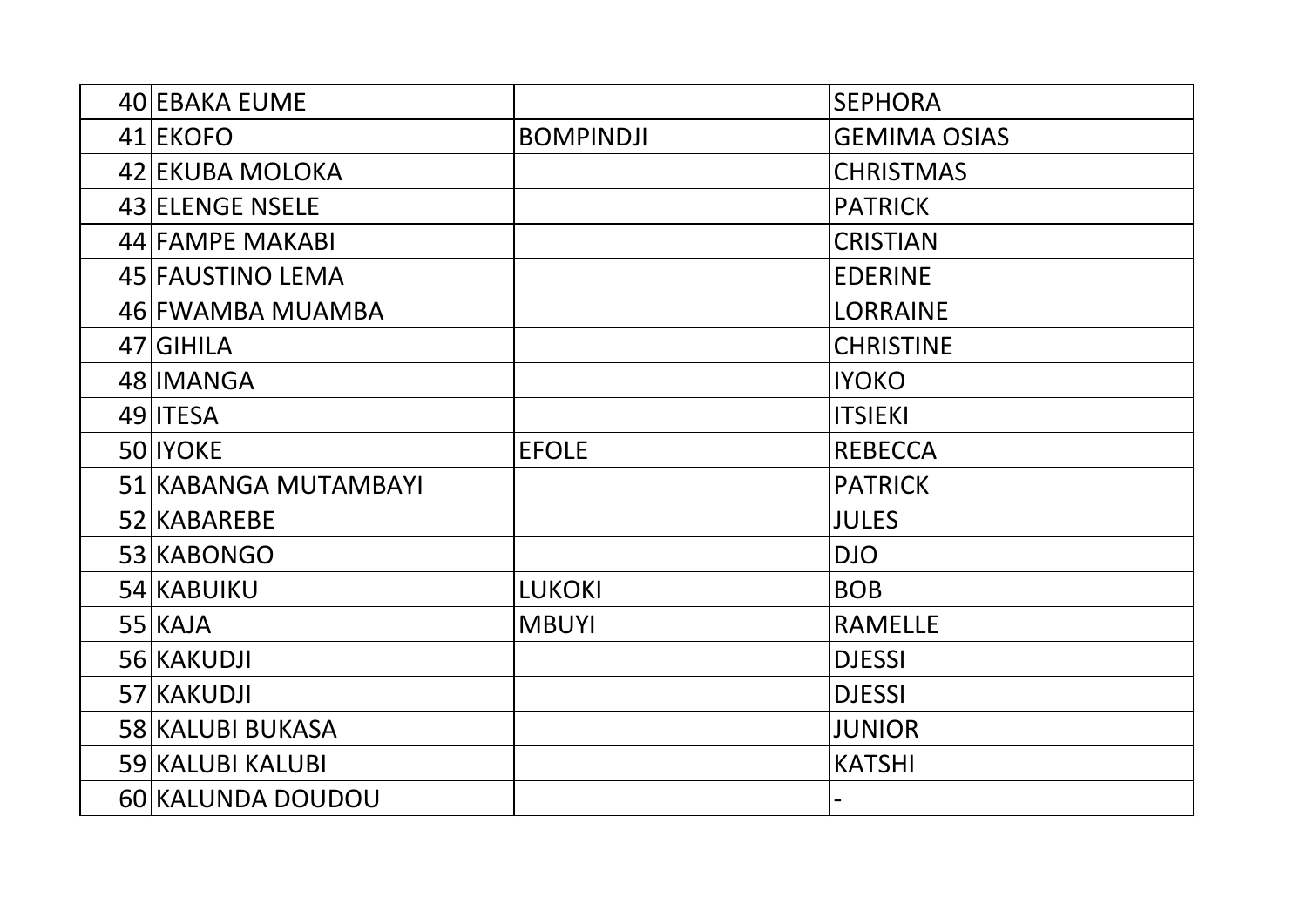| 61 KAMANGU              |                 | <b>MARIE MARTHE</b> |
|-------------------------|-----------------|---------------------|
| 62 KAMENA NGUNGA        |                 | <b>ERMINE</b>       |
| 63 KAMENGA EYANGA       |                 | <b>CLAIRE</b>       |
| 64 KANGA                | <b>MIEZI</b>    | <b>ALICE</b>        |
| 65 KAPINGA MULUMBA      |                 | <b>SYLVIE</b>       |
| 66 KAPINI BWONO         |                 | <b>BABY</b>         |
| 67 KASONGO              |                 | <b>OKITO</b>        |
| 68 KASU WA KASU         |                 |                     |
| 69 KATOKA               | <b>KANIKI</b>   | <b>BEATRICE</b>     |
| 70 KAWA TETER           |                 | <b>MOZA GIOVANI</b> |
| 71 KAZADI               | <b>MIKOMBE</b>  | <b>OLIVIER</b>      |
| 72 KAZAL MUKAZ          |                 | CHOUCHOU            |
| 73 KAZUMBA              | <b>LUAULA</b>   | <b>CHICCO</b>       |
| 74 KEBILA KIMBENI       |                 | <b>MAMOUCHE</b>     |
| 75 KELA                 | <b>KUNTUALA</b> |                     |
| 76 KIANGANI WA MABILA   |                 |                     |
| 77 KIAYIKA MESANI       |                 | <b>JEREMIE</b>      |
| 78 KIBONGE              |                 | <b>ALEX</b>         |
| 79 KIFUKIDI             |                 | <b>SITA RUTH</b>    |
| <b>80 KIKENGI KIESE</b> |                 | <b>FIRO</b>         |
| 81 KINDOMBA             |                 | <b>RODRICK</b>      |
|                         |                 |                     |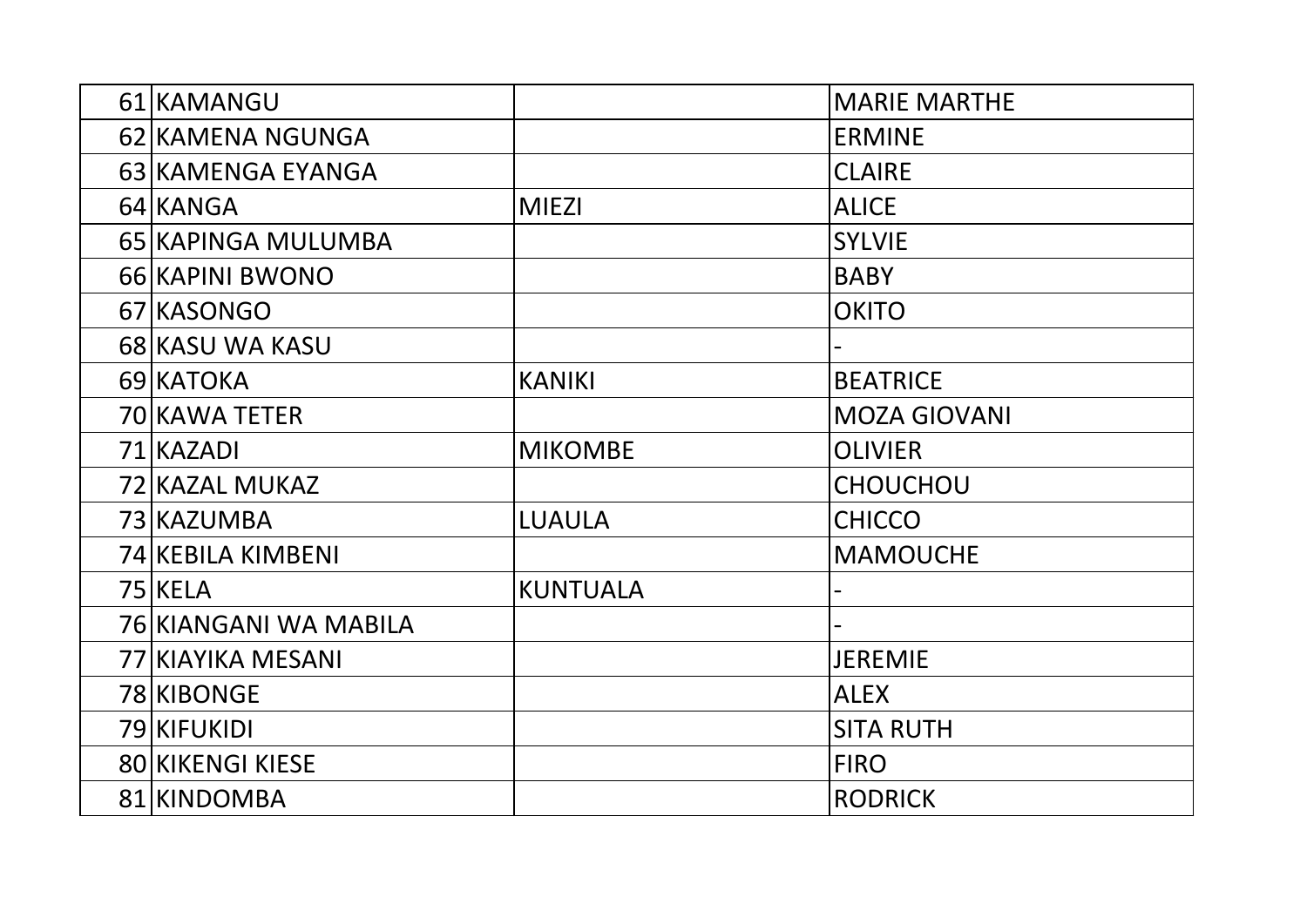| 82 KINUANI              | <b>MAVINGA</b>      | <b>HUGO</b>           |
|-------------------------|---------------------|-----------------------|
| 83 KINZOLA              |                     | <b>CHRISPIN</b>       |
| 84 KINZONZI             | <b>MAKUNSA</b>      | <b>DAVID</b>          |
| 85 KISENDA              | <b>MBUANGANI</b>    | <b>MONIQUE</b>        |
| 86 KISIMBI              | <b>BOYE</b>         | <b>SCHOLASTIQUE</b>   |
| 87 KISITA               | <b>NKEBI</b>        | <b>HUGUES</b>         |
| 88 KISOMBE MVINDU       |                     | <b>ANDERSON</b>       |
| 89 KITABUNGY            |                     | <b>TERESA KAMBALA</b> |
| 90 KITABUNGY            |                     | <b>ASHLY KANDOLO</b>  |
| 91 KITENGE              |                     | <b>FANY</b>           |
| 92 KIZENGA              |                     | <b>PRISCA</b>         |
| 93 KOLOMOARALA MOLALO   |                     | <b>MADELEINE</b>      |
| 94 KUAMAMBI             |                     | <b>CHARLENE</b>       |
| 95 KUBILA               | <b>MUKOKO</b>       |                       |
| 96 KUBONDILA            |                     | <b>GASTAO VALARIO</b> |
| 97 KUDIATU              | <b>TEKADIABANZA</b> |                       |
| 98 KUNANTU MAWETE MANZA |                     |                       |
| 99 KUNITU NZUMBA        |                     | <b>DEBORAH</b>        |
| 100 KUSANGATA           |                     | <b>SANDRINE</b>       |
| 101 KUSONIKA-KINDUWA    |                     | <b>SOTHER</b>         |
| 102 LANDU               |                     | <b>SIMEONE</b>        |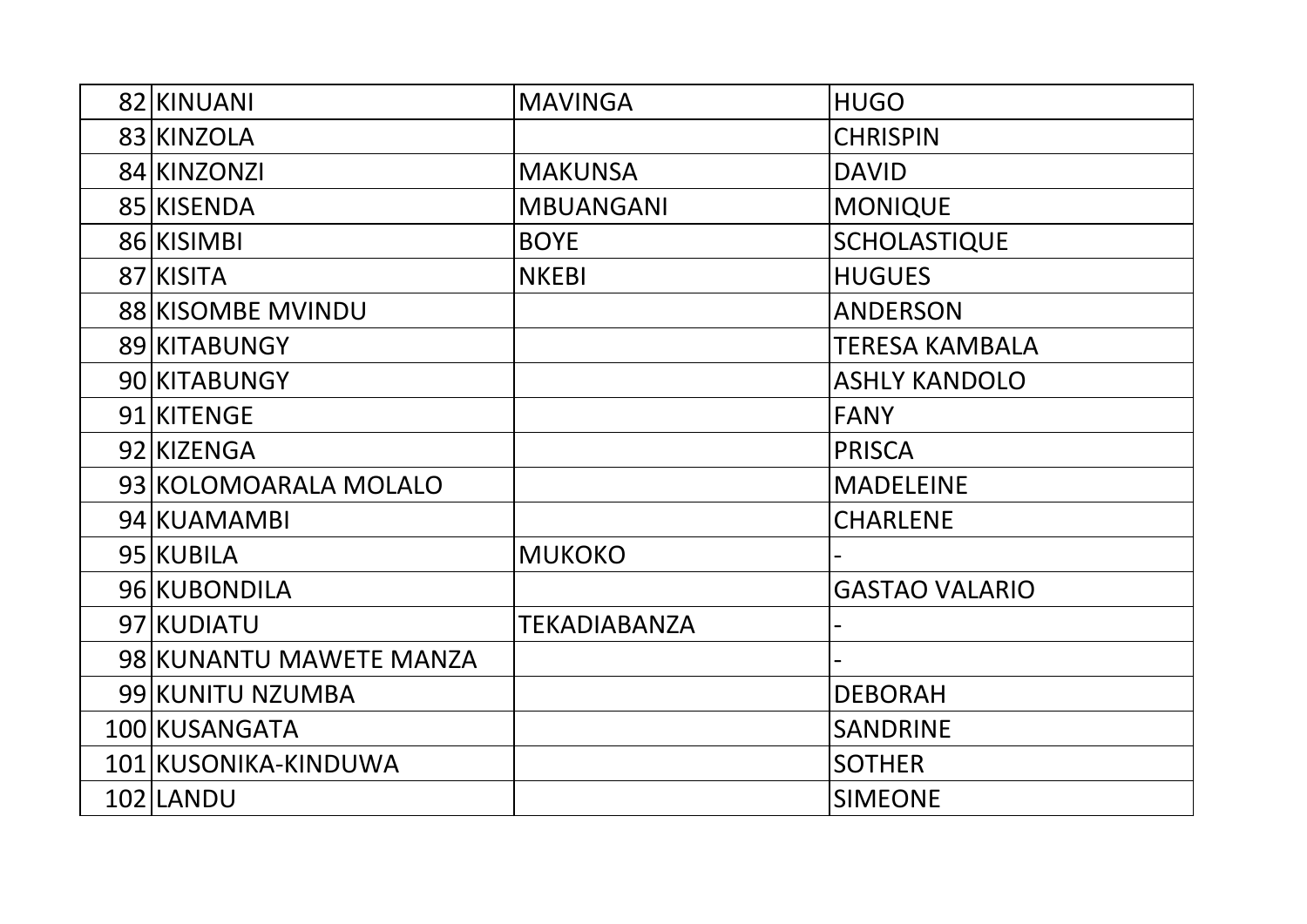| 103 LASE                    | <b>BOKOTE</b>  | <b>DJANNY</b>     |
|-----------------------------|----------------|-------------------|
| 104 LATSHU ELONGA           |                | <b>DAVID</b>      |
| 105 LENGO                   |                | <b>MAMONI</b>     |
| $106$  LEZI                 |                | <b>MARC</b>       |
| <b>107 LIENDESI MAULUKE</b> |                | <b>EMILIE</b>     |
| 108 LIWATA                  | <b>ELENGA</b>  | <b>EMILE</b>      |
| 109 LOKADI                  | <b>KATAKO</b>  | <b>FISTON</b>     |
| 110 LONGOMO                 |                | <b>LILA</b>       |
| 111 LOSO                    | <b>MPUTELA</b> | <b>EXAUCE</b>     |
| 112 LOUVEVE                 |                | <b>PRINCESSE</b>  |
| 113 LUBUAKU                 | LUAMVINDU      |                   |
| 114 LUKAMBU                 |                | <b>CATHY</b>      |
| 115 LUKEBA                  | <b>MANTIMA</b> | <b>FLORIDA</b>    |
| 116 LUMBU                   | <b>MENGI</b>   | <b>RUTH</b>       |
| 117 LUMPAYA MANSONI         |                | <b>PONGEL</b>     |
| 118 LUMUMBA MWANZA          |                | <b>PEROUTIA</b>   |
| 119 LUMUMBA NSUNDI          |                | <b>ALEXANDRE</b>  |
| 120 LUMUMBA NTUMBA          |                | <b>HELLA</b>      |
| 121 LUNTADILA               |                | <b>JONATHAN</b>   |
| 122 LUYINGA                 |                | <b>GISELE</b>     |
| 123 LUZAYADIO               |                | <b>HULDA BENI</b> |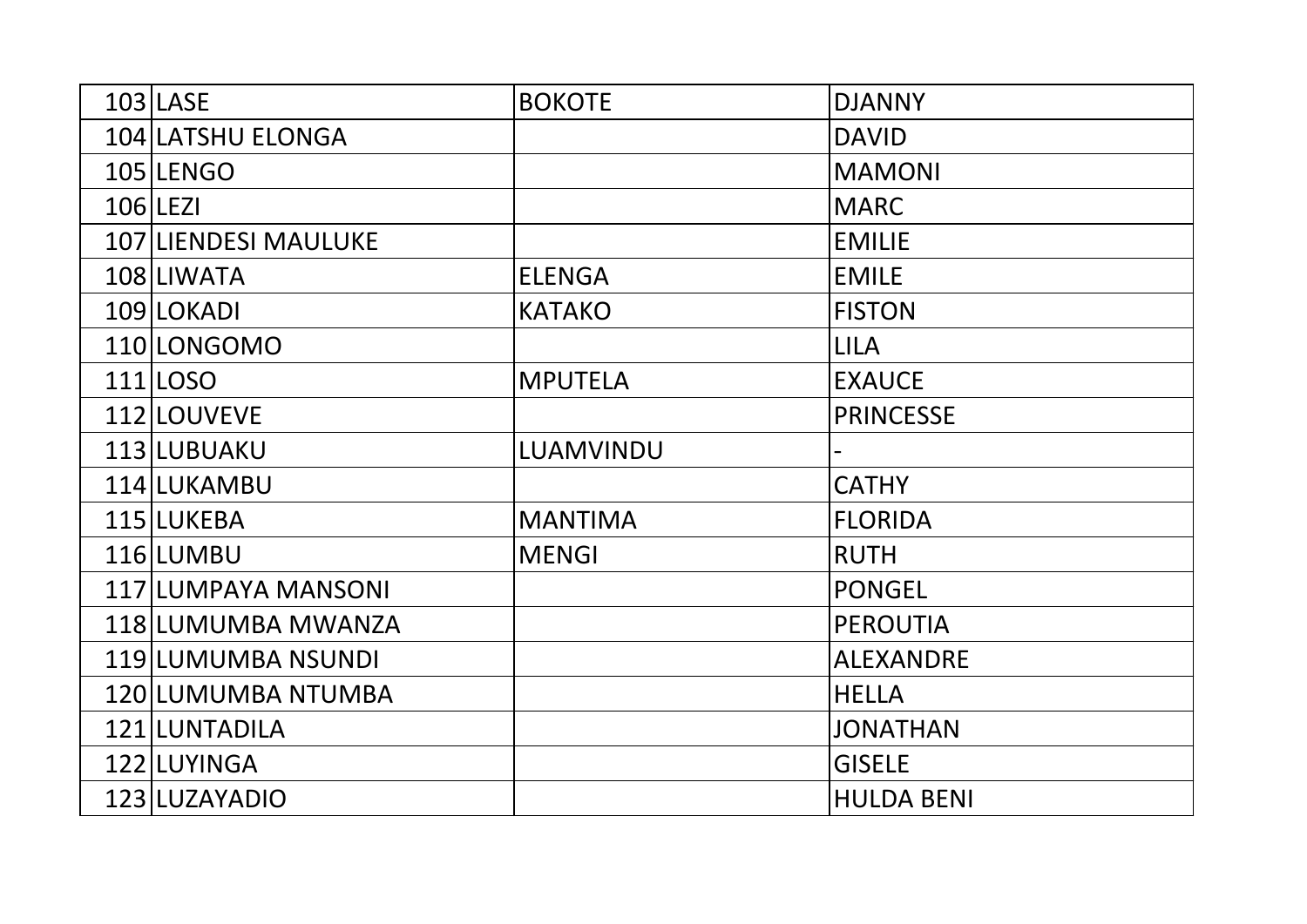| 124 LUZOLO                    |                | KIWABA MORINHO       |
|-------------------------------|----------------|----------------------|
| 125 LUZOLO                    |                | <b>FOREKA-KIWABA</b> |
| 126 LUZOLO                    |                | <b>VIVIANE</b>       |
| 127 LUZOLO                    |                | <b>NTUMBI</b>        |
| 128 LUZOLO                    | <b>MBETANI</b> | <b>BENIE</b>         |
| 129 MABEKA                    | <b>NKUMU</b>   | <b>FIRMINO</b>       |
| 130 MABIALA                   |                | <b>ENOCK</b>         |
| 131 MABIDI                    | <b>KENGE</b>   | AFI                  |
| 132 MABOBO                    |                | <b>TINA</b>          |
| 133 MAFUALA SOUAMOUNOU APENGE |                | <b>MIRADIE</b>       |
| 134 MAFUILA ZOLA              |                | <b>ELISABETH</b>     |
| 135 MAFUNDA                   |                | <b>CORDY</b>         |
| 136 MAFUTA                    |                | <b>PRISCA</b>        |
| 137 MAHUNGU                   |                | <b>BUNZI</b>         |
| 138 MAKANGILA KIMUINA         |                | <b>ALAIN</b>         |
| 139 MAKEMBE MIJIMBU           |                | <b>VANESSA</b>       |
| 140 MAKENGO TSHALA            |                | <b>CAITHINE</b>      |
| 141 MAKIELEKA                 |                | <b>CHLOE</b>         |
| 142 MAKIESE                   |                | <b>ANGELA</b>        |
| 143 MAKIESE BIBIMBU           |                |                      |
| 144 MAKIESSE DIKUBUTILA       |                | <b>ONYX</b>          |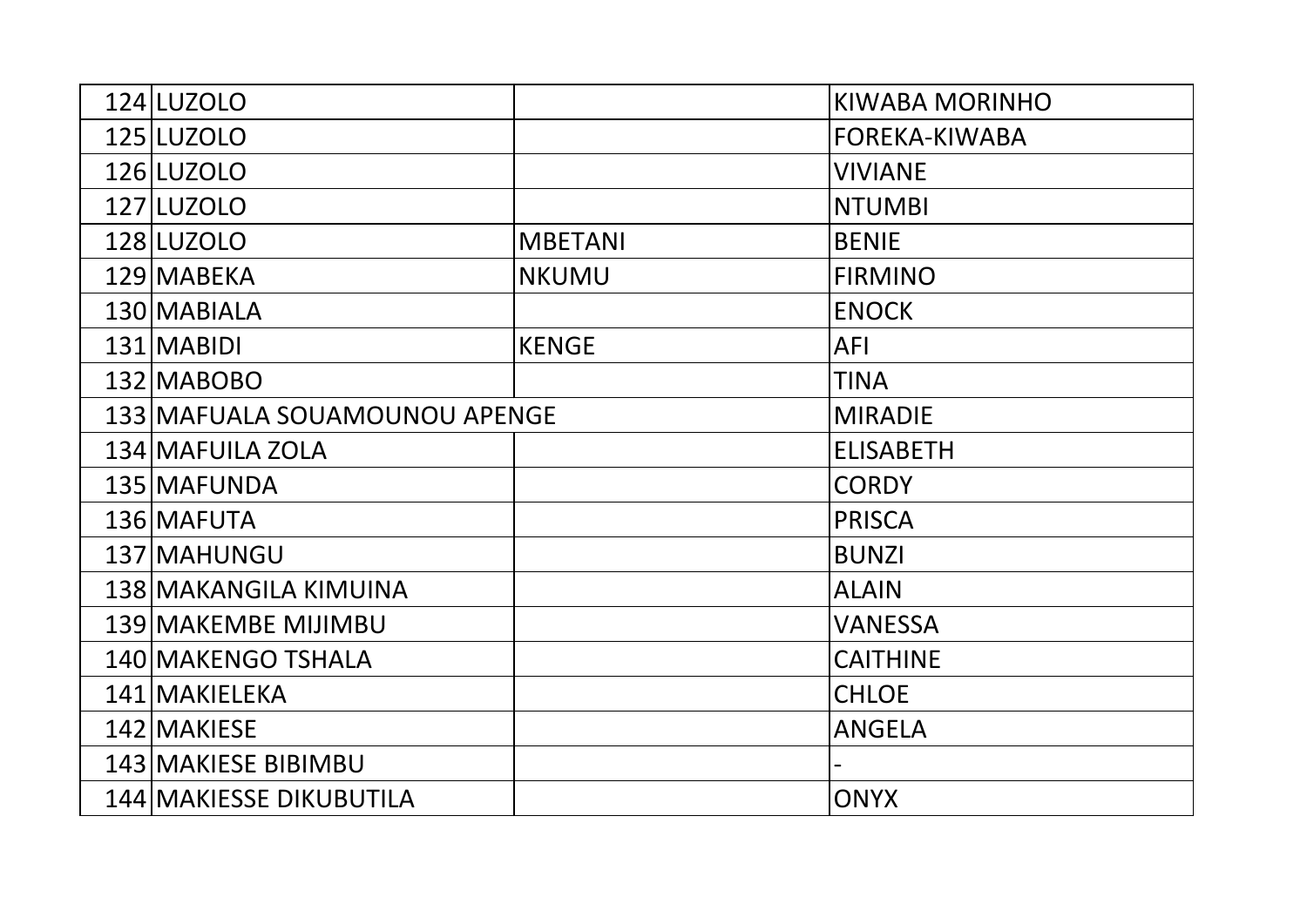| 145 MAKIOBO NGIMBI        |                  | <b>THERESE</b>          |
|---------------------------|------------------|-------------------------|
| <b>146 MAKOKELE SUNGU</b> |                  | <b>PLAMEDI</b>          |
| 147 MAKOMBU               | <b>KUSANGILA</b> | <b>YVETTE</b>           |
| 148 MAKONDA               |                  | <b>MELIZA BEDINE</b>    |
| 149 MAKONDA               |                  | <b>MANASSE KIYEKAMA</b> |
| 150 MALALA EBAMBI         |                  | <b>LYDIE</b>            |
| 151 MALOSA KABOMBO        |                  | <b>EXAUCEE</b>          |
| 152 MALUAYA MBUTU         |                  | <b>MICHAUX</b>          |
| 153 MAMINGI LUBAKI        |                  |                         |
| 154 MAMISA KASONGO        |                  | <b>PATHY</b>            |
| 155 MAMPWO NSANZOBI       |                  | <b>THERESITHA</b>       |
| 156 MANSUEME MUSOLONGO    |                  | <b>DANICO</b>           |
| 157 MANTSHUMPA N'SAPO     |                  | <b>MATHIEU</b>          |
| 158 MANYONGA              | <b>ESONGU</b>    | <b>NADINE</b>           |
| 159 MASAMBA               |                  | <b>NKUNA</b>            |
| 160 MASANGA               |                  | <b>SOPHIE</b>           |
| 161 MASEMBE               |                  | <b>KILUNGU</b>          |
| 162 MASEVO NKAZI          |                  |                         |
| 163 MASSAMBA              | <b>LEVI</b>      | <b>ALAIN</b>            |
| 164 MATANDI MAYASI        |                  | <b>OLIVER YAN</b>       |
| 165 MATANDI MAYASI        |                  | <b>HORLY</b>            |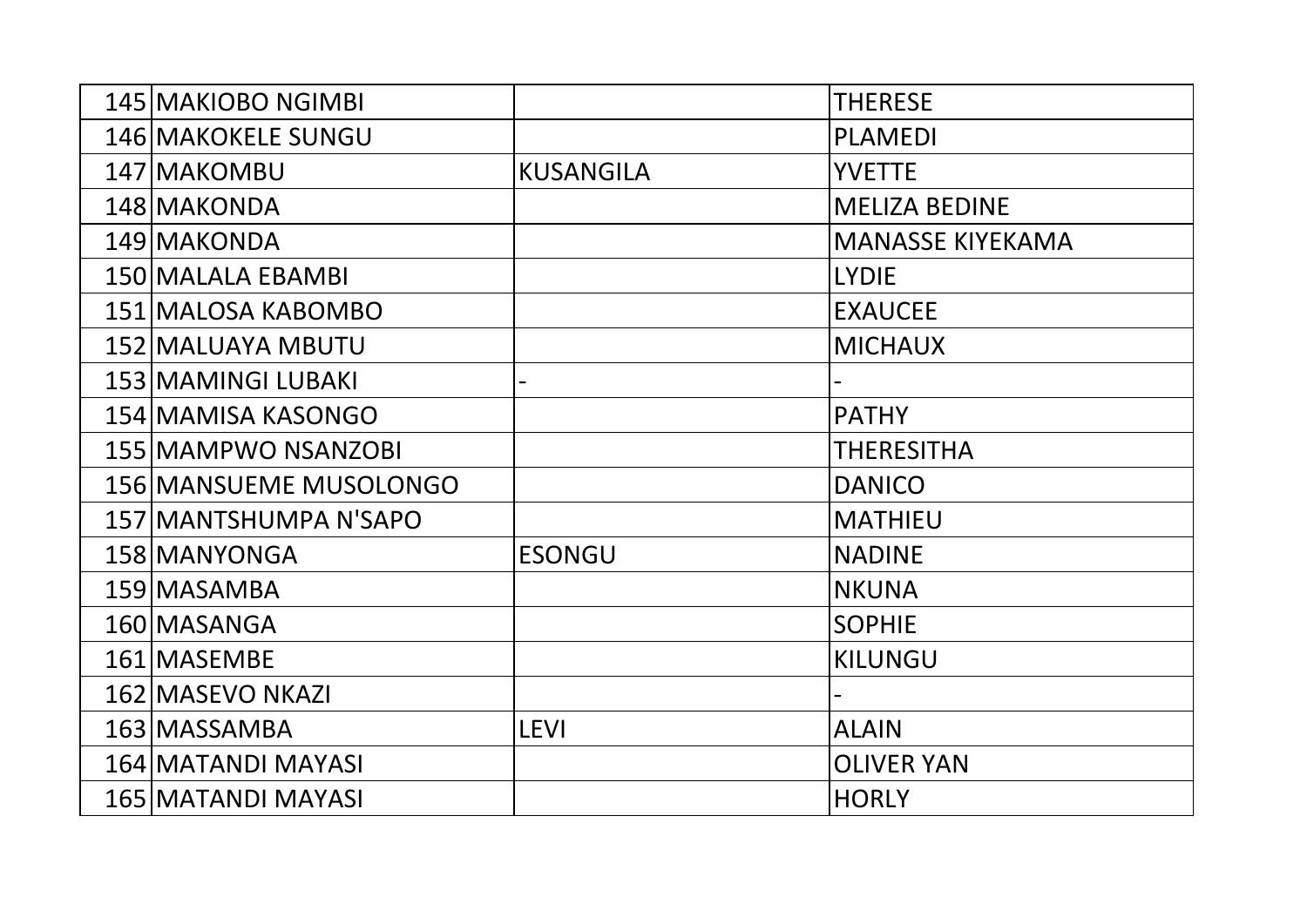| 166 MATENDE               | <b>MANAVULA</b> | <b>TINO</b>             |
|---------------------------|-----------------|-------------------------|
| 167 MATONDO               |                 | <b>FATIMA</b>           |
| 168 MATONDO               |                 | <b>JONAS</b>            |
| 169 MATONDO               |                 | <b>SARAH</b>            |
| 170 MATONDO               |                 | <b>JONATHAN</b>         |
| 171 MATRATRA NGUNGU       |                 | <b>MICHEL</b>           |
| $172$ MAVA                |                 | <b>PRECIEUX KERTONE</b> |
| 173 MAVINGA               |                 | <b>CHRIST-VIE</b>       |
| 174 MAWA                  | <b>KADI</b>     | <b>NICLETTE</b>         |
| 175 MAWA                  |                 | <b>ASSOMBI</b>          |
| 176 MAWALA                |                 | <b>MAYAKA RACHEL</b>    |
| 177 MAYALA MAMPUYA        |                 | <b>EMERLYNE</b>         |
| 178 MAYAMBA               |                 | <b>INEZA</b>            |
| 179 MAZUMBU               |                 | <b>OBED</b>             |
| 180 MBAKU                 |                 | <b>HORTENCE</b>         |
| 181 MBAMBI MUAKA LUSUMUNA |                 | <b>JULIETTE</b>         |
| 182 MBAMBUKULU            | <b>LEDI</b>     | <b>PRINCESSE</b>        |
| 183 MBOMBO TSHIBANGU      |                 | <b>CHANTAL</b>          |
| 184 MBOYO KELEKELO        |                 | FATOU                   |
| 185 MBOYO SEBATIO         |                 | <b>MARIA</b>            |
| 186 MBUNGA                |                 | <b>HELENA SENGA</b>     |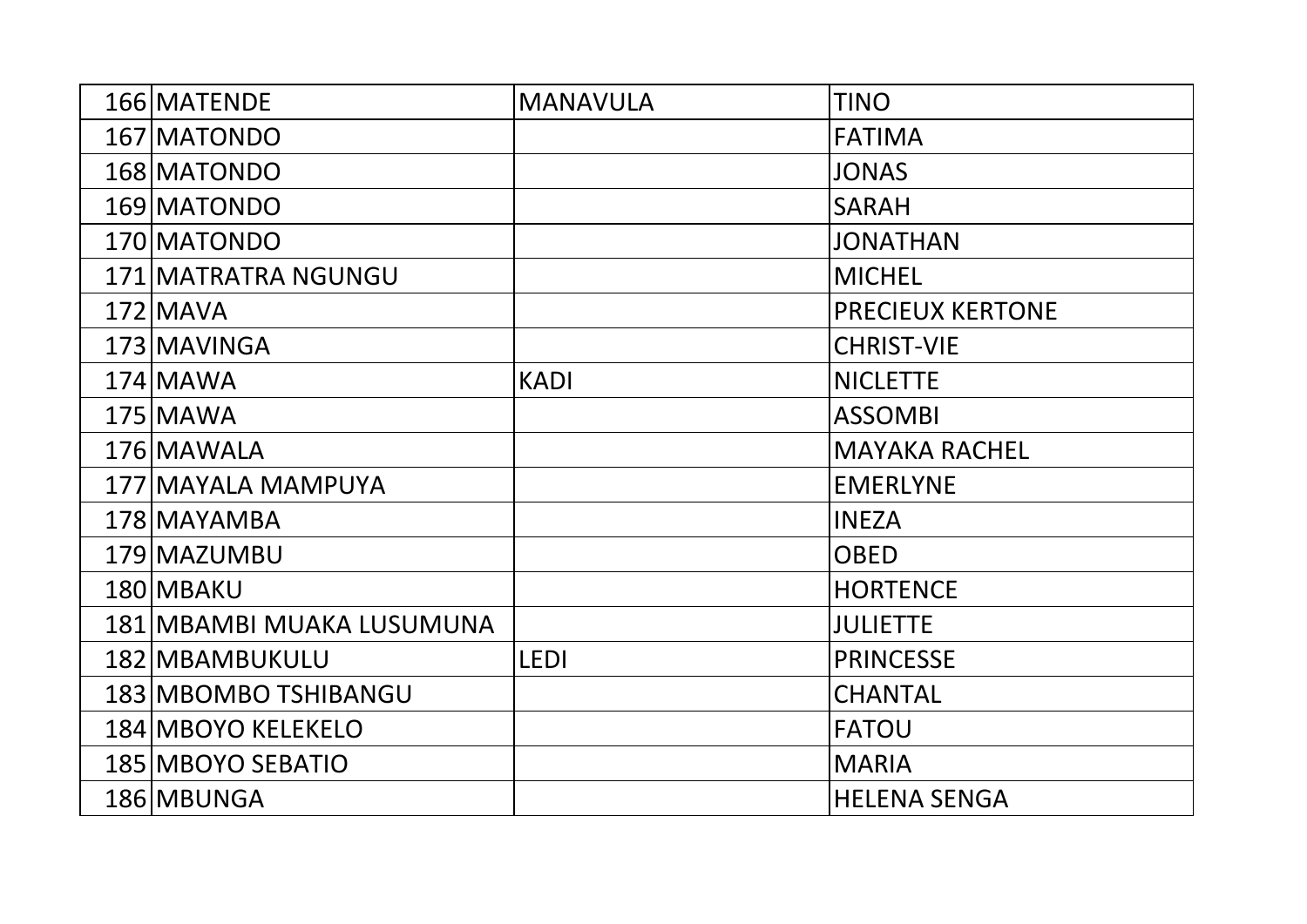| 187 MBUNGA          |                  | <b>MAKIESE</b>         |
|---------------------|------------------|------------------------|
| 188 MESANI LUKAU    |                  | <b>BENEDICTE</b>       |
| 189 MESANI THALPARD |                  | <b>MARDOCHEE</b>       |
| 190 MIGAMBO         | <b>NSEKA</b>     | <b>CHRISTIAN</b>       |
| 191 MIGAMBO MASEKA  |                  | <b>MARIE</b>           |
| 192 MIMBWEDI        |                  | <b>NAOMI</b>           |
| 193 MINKUBU         | <b>KIZEBA</b>    |                        |
| 194 MISENGA         | <b>HONDI</b>     | <b>EDWIGE</b>          |
| 195 MISENGA         | <b>LWABANTU</b>  | <b>DELPHIN</b>         |
| 196 MISI            | <b>MUANA</b>     | <b>CHRISTINE</b>       |
| 197 MITOKO NZANGA   |                  | <b>ELIE</b>            |
| 198 MOKOKO          | <b>ABIMIBOLA</b> |                        |
| 199 MONDO           | <b>LUMENGO</b>   | <b>BEATRICE</b>        |
| 200 MONKWEY ELEE    |                  | <b>NADINE</b>          |
| 201 MONTA           | <b>LITOKO</b>    | <b>NICHA</b>           |
| 202 MOPATIBI        |                  | <b>CINDY CECILE</b>    |
| 203 MPAKA           |                  | <b>PAPY-FELICIEN</b>   |
| 204 MPEME MBONGO    |                  | <b>MARIE</b>           |
| 205 MPIANA          | <b>KONGOLO</b>   | <b>RANDY</b>           |
| 206 MPINDA          |                  | <b>NADEGE</b>          |
| 207 MPOLO           |                  | <b>FREDDY GAUTHIER</b> |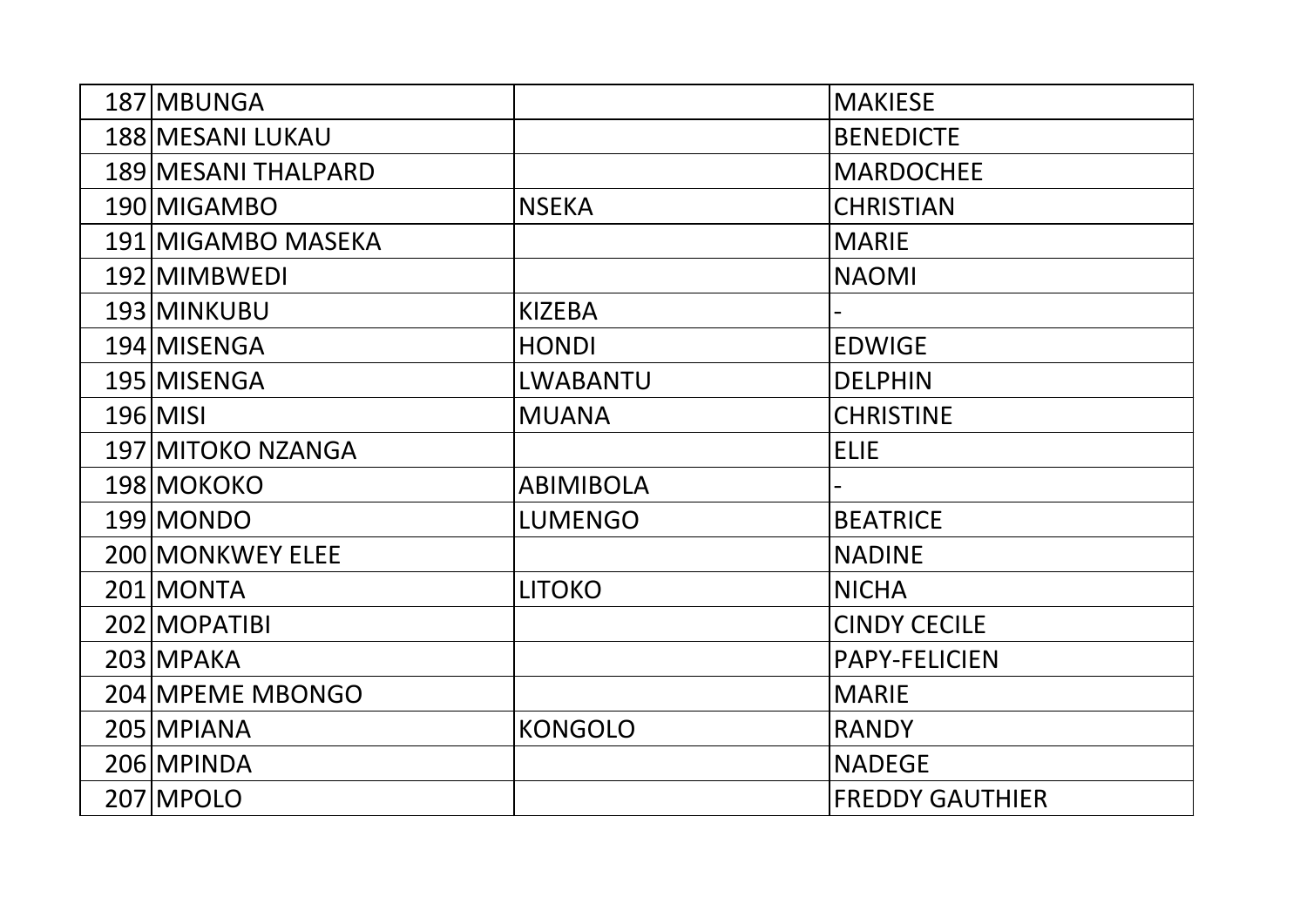| 208 MPUTU             |                | <b>ANA</b>               |
|-----------------------|----------------|--------------------------|
| 209 MPUTU DJIYI       |                | <b>DIGNITE</b>           |
| 210 MUAKU             |                | <b>BINDA CHARLY</b>      |
| 211 MUANA MAMBU       |                | <b>MAMBU</b>             |
| 212 MUATA             |                | SORAYA RAPHAËL           |
| 213 MUCABA            |                | <b>MERDINA</b>           |
| 214 MUDIKENGE KABOMBO |                | <b>JEPHTE</b>            |
| 215 MUGISHO           | <b>KIDIMA</b>  | <b>BENEDICTE</b>         |
| 216 MUINZA            |                | <b>ALAIN</b>             |
| 217 MUJINGA           | <b>NGALULA</b> | <b>SAMUEL</b>            |
| 218 MUJINGA           | <b>NGALULA</b> | <b>ABLAVIE</b>           |
| 219 MUKANJI           |                | <b>MASIDO</b>            |
| 220 MUKELENGE         |                | <b>EMMANUEL THEODORE</b> |
| 221 MUKOKO MAYELA     |                | <b>VERA</b>              |
| 222 MULANGA MPIANA    |                | <b>NADINE</b>            |
| 223 MULUNDA           | <b>KAZADI</b>  | <b>EVELYNE</b>           |
| 224 MUNDENRE-NGIMBI   |                | <b>HELENE</b>            |
| 225 MUNGONZI          | <b>BOUECKS</b> | <b>GLORIA</b>            |
| 226 MUPEPE            | <b>KAZOMBA</b> | <b>CHERUBIN</b>          |
| 227 MUSHIYA           |                | <b>MARISE</b>            |
| 228 MVUEMBA           |                | <b>JEAN BOSCO</b>        |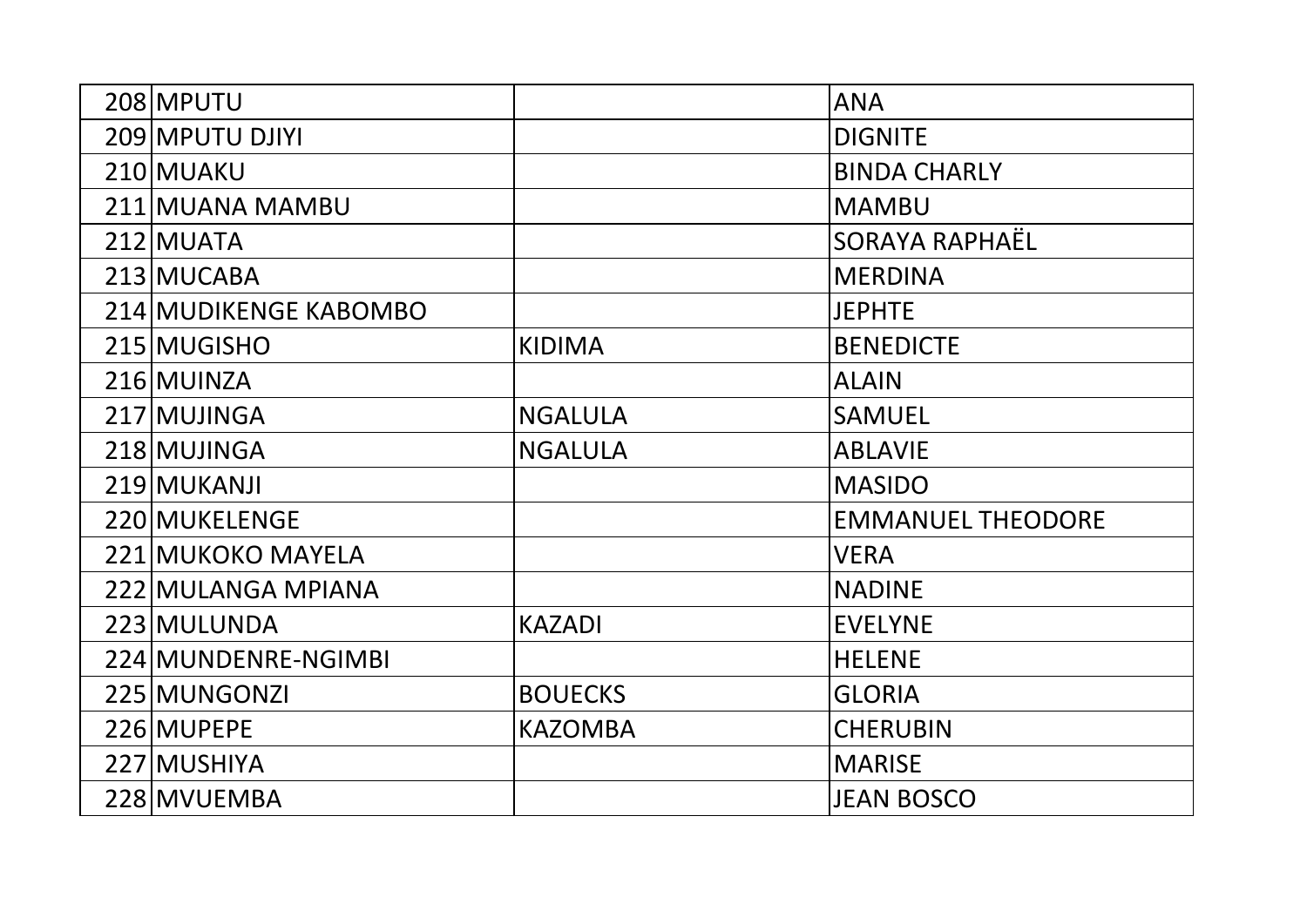| 229 MVUMBI                 |                | <b>NATHAN</b>        |
|----------------------------|----------------|----------------------|
| 230 MWANANDEKE MIESSI      |                | <b>CLAUDE</b>        |
| 231 MY                     |                | <b>FLORENCE</b>      |
| 232 N LEMBA ALI            |                | <b>PIET</b>          |
| 233 NDINGO                 |                | <b>MAMIE</b>         |
|                            |                |                      |
| 234 NDOMA                  |                | <b>VINZA</b>         |
| 235 NDOMBE MAFOLO          |                | <b>CLEMENTINE</b>    |
| 236 NDONGALA               |                | <b>NSIMBA GRACIA</b> |
| 237 NDONGALA SIYA          |                |                      |
| 238 NEFTALI                |                | <b>NZAMA</b>         |
| 239 NGALULA MANIEKE HABIBA |                |                      |
| 240 NGANA                  |                | <b>PAMELA</b>        |
| 241 NGENDA MAYOMBO         |                | <b>EDDY</b>          |
| 242 NGITUKA NZAZI          |                | <b>MERICHE</b>       |
| 243 NGONZU MANDAKA         |                | <b>MARCELINE</b>     |
| 244 NGOYI MULUMBA          |                | <b>FIFI</b>          |
| 245 NGUMA PHOBA            |                | <b>PATRICK</b>       |
| 246 NKOY                   | <b>LUNGALA</b> | <b>ROSALIE</b>       |
| 247 NSELALA                | <b>BEMBALA</b> | <b>FLAVIEN</b>       |
| 248 NSELALA BEMBALA        |                | <b>JORDAN</b>        |
| 249 NSILU CHARLY           |                | <b>FANNY</b>         |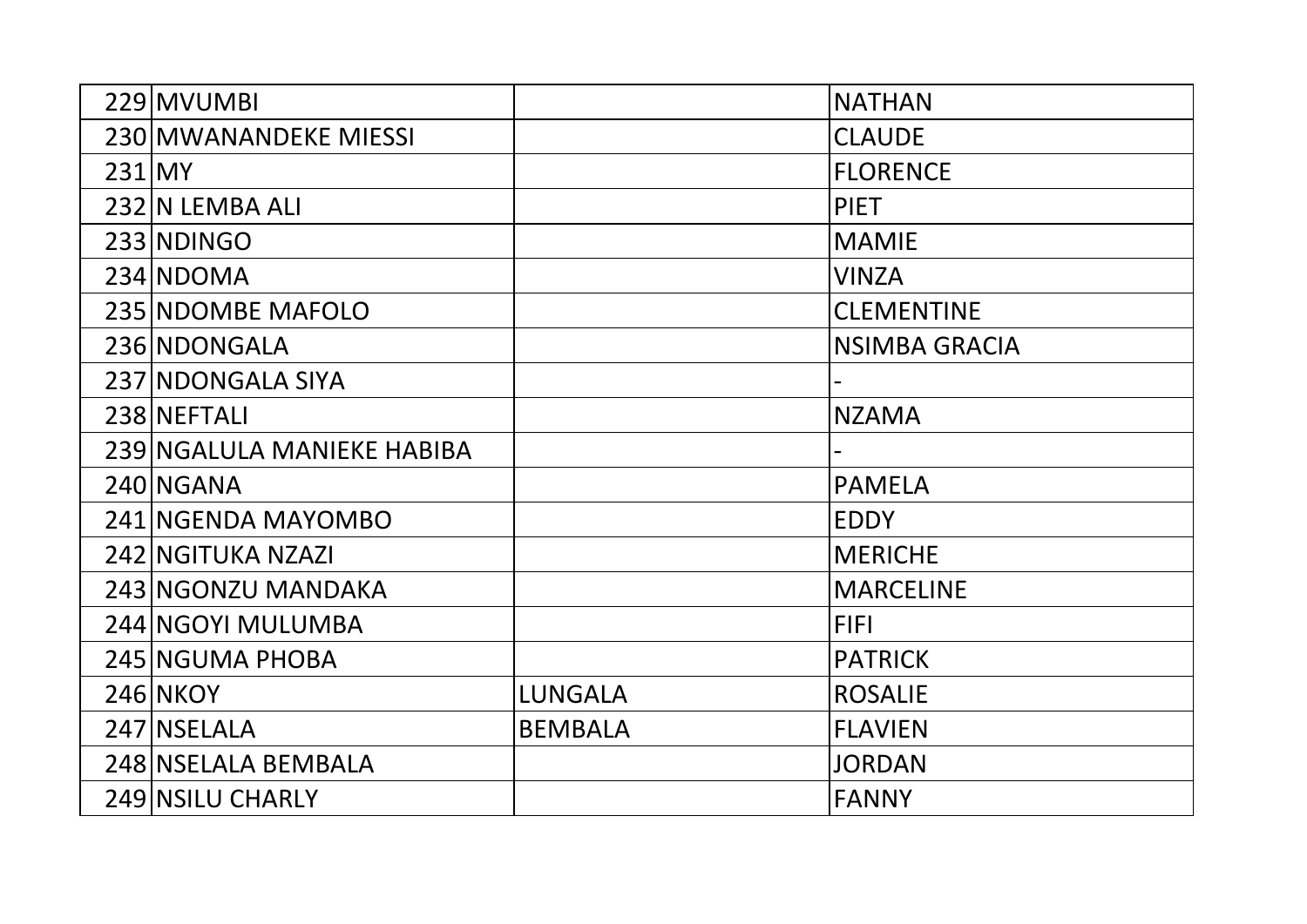| 250 NSIMBA LEVO      |               | <b>HERITIER</b>       |
|----------------------|---------------|-----------------------|
| 251 NSIMBA MUNSONGO  |               | <b>DAVID</b>          |
| 252 NSINGI           | <b>LUYEYE</b> | <b>BARUCK</b>         |
| 253 N'SOLA LUKOKI    |               |                       |
| 254 NSUMBU           |               | <b>BELCA</b>          |
| 255 NSUNGU MAVUNZA   |               | <b>BELLAMI</b>        |
| 256 NTUMBA MADIATA   |               | <b>VICTORINE</b>      |
| 257 NTUMBA TSHIDIBI  |               | <b>SAMUEL</b>         |
| 258 NYARUGURU MKWAMA |               | VIVI                  |
| 259 NYEMBA MUYA      |               | <b>LISETTE</b>        |
| 260 NZENGO YUKULA    |               | <b>BIBIANE</b>        |
| 261 NZIMBI PANDA     |               | <b>DAVID</b>          |
| 262 NZUMBA           |               | <b>KINDUELO</b>       |
| 263 OKAMBA MULONGOY  |               | <b>LOUIS</b>          |
| 264 OKITONDO         | <b>OMOY</b>   | <b>JOSEPH</b>         |
| 265   OMANGELO       | <b>DIENGO</b> |                       |
| 266 OMEKENGE-LOMBOKO |               | <b>DJEFFRY</b>        |
| 267 ONOYA            |               | <b>GAELLE TSHANGO</b> |
| 268 OTENEWO ASOPO    |               | <b>MARIE-LOUISE</b>   |
| 269 PAMBU            | <b>NZUZI</b>  | <b>BIJOU</b>          |
| 270 PEMBA MUTAMBAYI  |               | <b>PRINCESSE</b>      |
|                      |               |                       |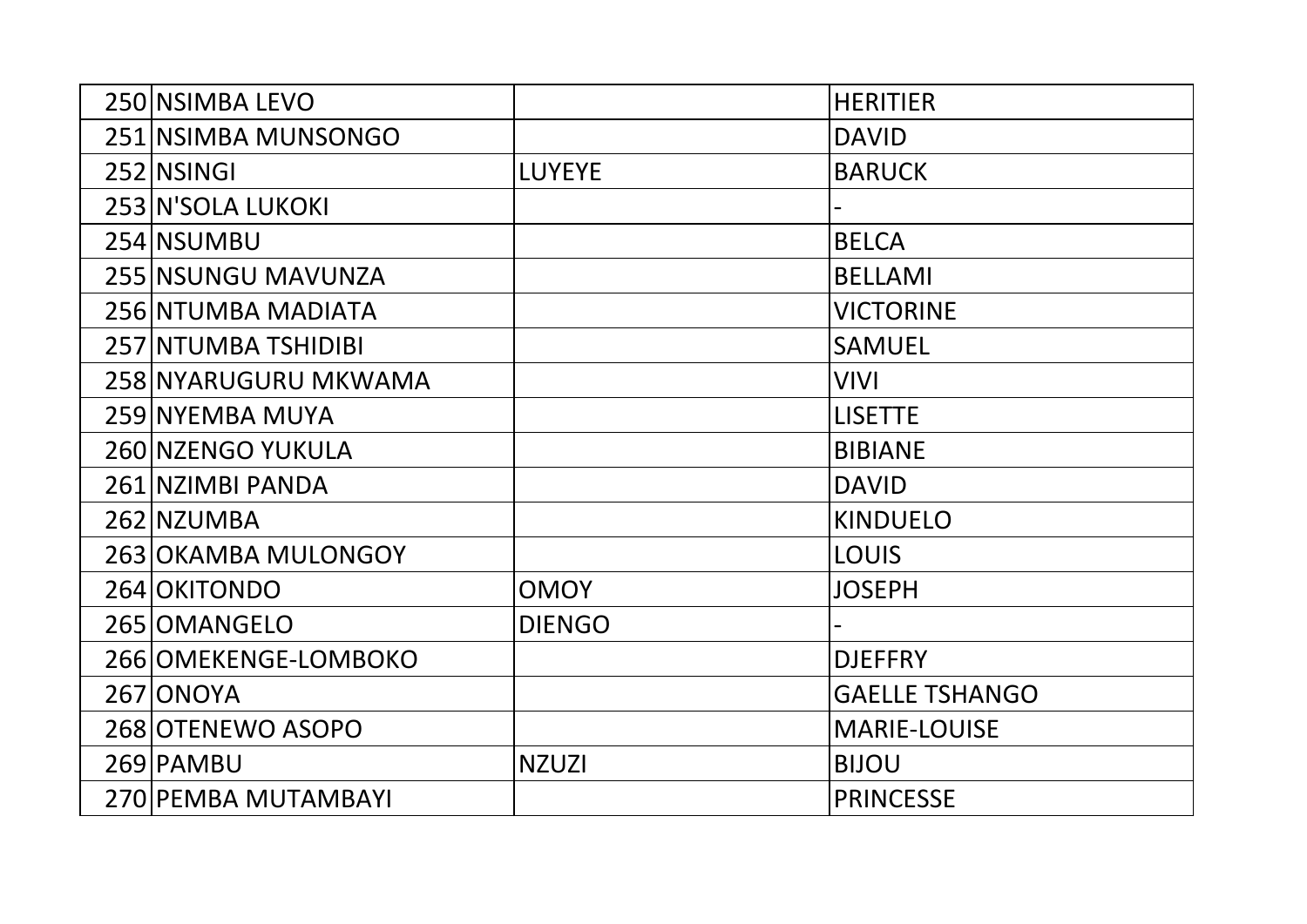| 271 PIERRE               |                | <b>JEAN</b>               |
|--------------------------|----------------|---------------------------|
| 272 PUATI                |                | <b>DJESSY</b>             |
| 273 RUMANIKA             | <b>KAKENDA</b> | <b>CHANEL</b>             |
| 274 SANGWA FEZA          |                | <b>JEANNE</b>             |
| 275 SEDEKE               | <b>NGANSIE</b> | <b>ERNESTINE</b>          |
| 276 SEFU GAKODI          |                | <b>DANIEL</b>             |
| 277 SELUWA SABITI        |                | <b>LAURE</b>              |
| 278 SOMPILA MAVAMBU      |                | <b>PROSPER MANUELLE</b>   |
| 279 TABALA               | <b>MAMBU</b>   |                           |
| <b>280 TADE KABEYA</b>   |                | <b>NESTOR</b>             |
| 281 TAMPWO NGAMAYEL      |                | <b>FAUSTANI ELIEL</b>     |
| 282 TANGU                | <b>KIBUAKA</b> | <b>LUTHIYLA</b>           |
| 283 TANGUI               |                | <b>MELANIE</b>            |
| 284 TANYIKOY             | <b>KALUBI</b>  | <b>JEAN-PIERRE</b>        |
| <b>285 TATY</b>          |                | <b>VALENCE</b>            |
| 286 TAYLOR-FUNGA         |                | <b>WEALTH JOSUE NAHAT</b> |
| <b>287 TEKI</b>          |                | <b>JOYCE MEVERDI</b>      |
| <b>288 THAMBWE MUEHU</b> |                | <b>ELIE</b>               |
| 289 TIRIMENYERUA         |                | <b>MIREILLE</b>           |
| 290 TOKEMBE OTSHOMAMPITA |                | <b>PIERRE</b>             |
| 291 TOTO                 |                | <b>LYDIA</b>              |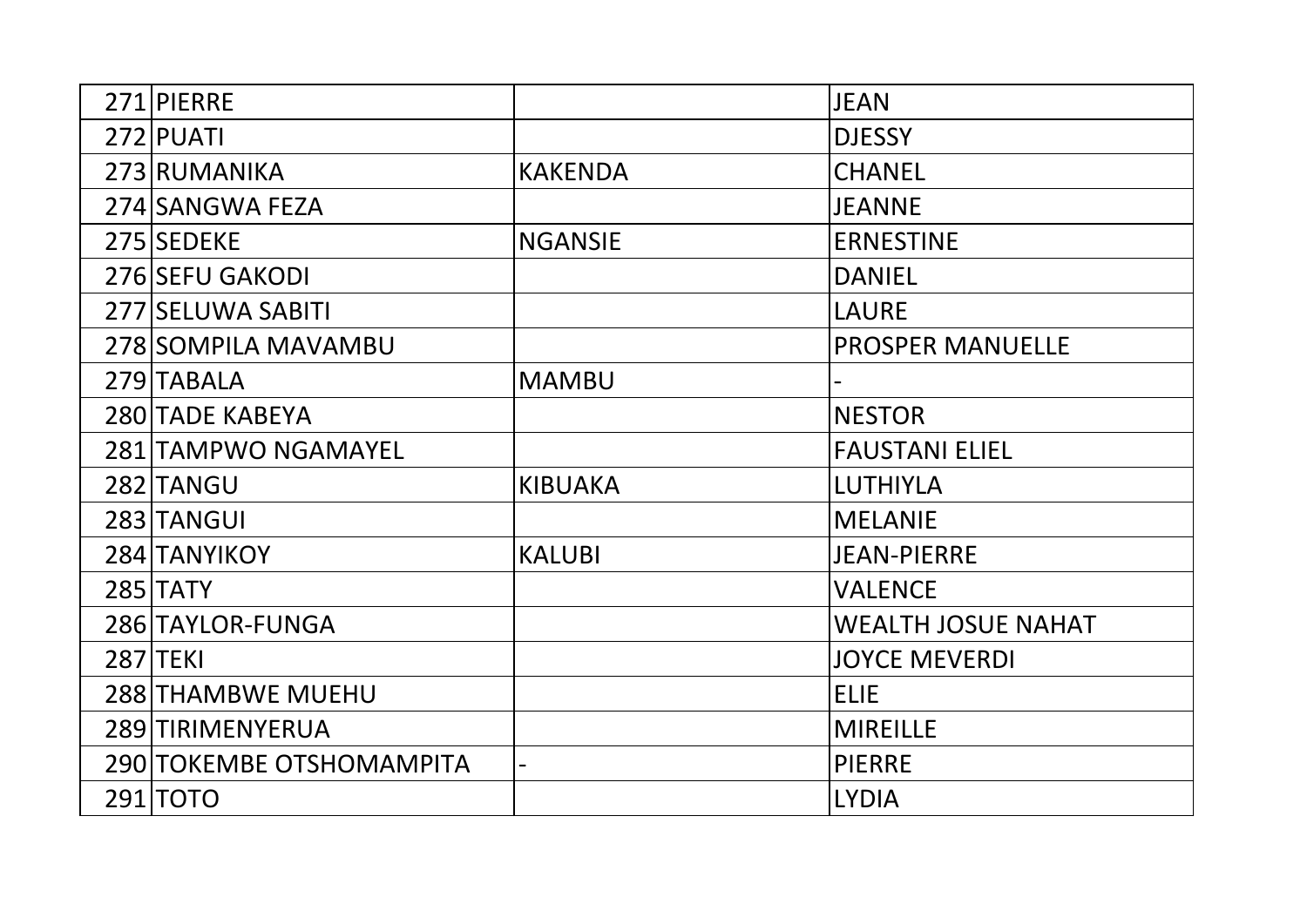| 292 TOTO                |                  | <b>BONI</b>          |
|-------------------------|------------------|----------------------|
| 293 TOTO                |                  | <b>MAMYTSHO</b>      |
| 294 TOTO                | <b>BAKONGA</b>   | <b>ANNICETE</b>      |
| 295 TOUBA               |                  | <b>SEPHORA</b>       |
| 296 TSHAMALA            |                  | <b>CHADRENE</b>      |
| 297 TSHIBANGU MUSUAMBA  |                  | <b>CLAUDINE</b>      |
| 298 TSHIKOLA            | <b>KABANGU</b>   |                      |
| 299 TSHIPAMBA           |                  | <b>ENOCH RODLEY</b>  |
| 300 TSIMBA              | <b>MAKUIKA</b>   |                      |
| 301 TULUNGA             | <b>BONONGE</b>   | <b>ADELARD</b>       |
| 302 TUMBA               |                  | <b>NADINE</b>        |
| 303 TUTONDA KUANZAMBI   |                  | <b>OBED</b>          |
| 304 UTSHUMBA            | <b>ONGANDA</b>   | <b>MARIE</b>         |
| <b>305 VANGE BULUKU</b> |                  | <b>PIERRE</b>        |
| <b>306 VITA BASIEMI</b> |                  | <b>CLAUDIA</b>       |
| 307 WALELU              | <b>KATSHIAME</b> | <b>OBED</b>          |
| 308 WOTO                | TUMBA            | <b>PANTIENCE</b>     |
| <b>309 WULU LUKOKI</b>  |                  | <b>GHISLAINE</b>     |
| 310 YANZA               |                  | <b>CHRISTIAN</b>     |
| 311 YOHALI              | <b>RAMAZANI</b>  | <b>MARIE THERESE</b> |
| 312 ZAINA MUNGANGA      |                  | <b>VALERIE</b>       |